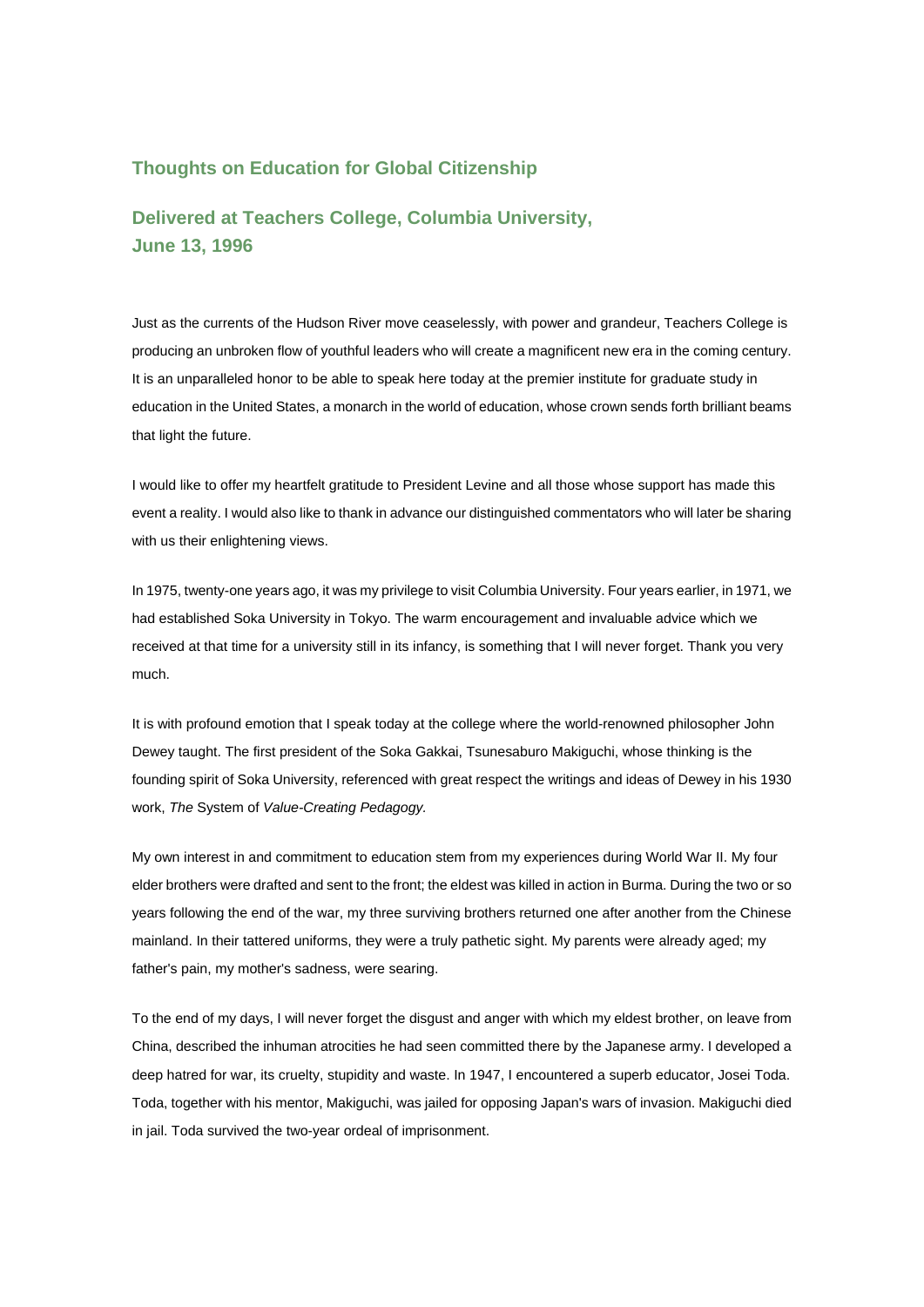When, aged nineteen, I learned of this, I instinctively knew that here was someone whose actions merited my trust. I determined to follow Toda as my mentor in life.

It was Toda's constant and impassioned plea that humanity could be liberated from horrific cycles of war only by fostering new generations of people imbued with a profound respect for the sanctity of life. He therefore gave the highest possible priority to the work of education.

Education is a uniquely human privilege. It is the source of inspiration that enables us to become fully and truly human, to fulfill a constructive mission in life with composure and confidence.

The endpoint in the development of knowledge isolated from human concerns is the weaponry of mass destruction. At the same time, it is knowledge also that has made society comfortable and convenient, bringing industry and wealth. The task of education must be fundamentally to ensure that knowledge serves to further the cause of human happiness and peace.

Education must be the propelling force for an eternally unfolding humanitarian quest.

It is for this reason that I consider education the final and most crucially important undertaking of my life. This is also the reason I deeply concur with the view expressed by President Levine that while education is perhaps the slowest means to social change, it is the only means.

Global society today faces myriad, interlocking crises. These include the issues of war, environmental degradation, the North-South development gap, divisions among people based on differences of ethnicity, religion or language. The list is long and familiar, and the road to solutions may seem all too distant and daunting.

It is my view, however, that, the root of all of these problems is our collective failure to make the human being, human happiness, the consistent focus and goal in all fields of endeavor. The human being is the point to which we must return and from which we must depart anew. What is required is a human transformation--a human revolution.

There are many areas of commonality in the thinking of Makiguchi and Dewey, and this is one of them. They shared an immovable conviction in the need for new modes of people-centered education. As Dewey put it, "Everything which is distinctly human is learned." [\[1\]](http://www.sgi.org/english/President/speeches/thoughts.htm#1)

Dewey and Makiguchi were contemporaries. On opposite ends of the earth, amidst the problems and dislocations of their newly industrializing societies, both wrestled with the task of laying a path toward a hope-filled future.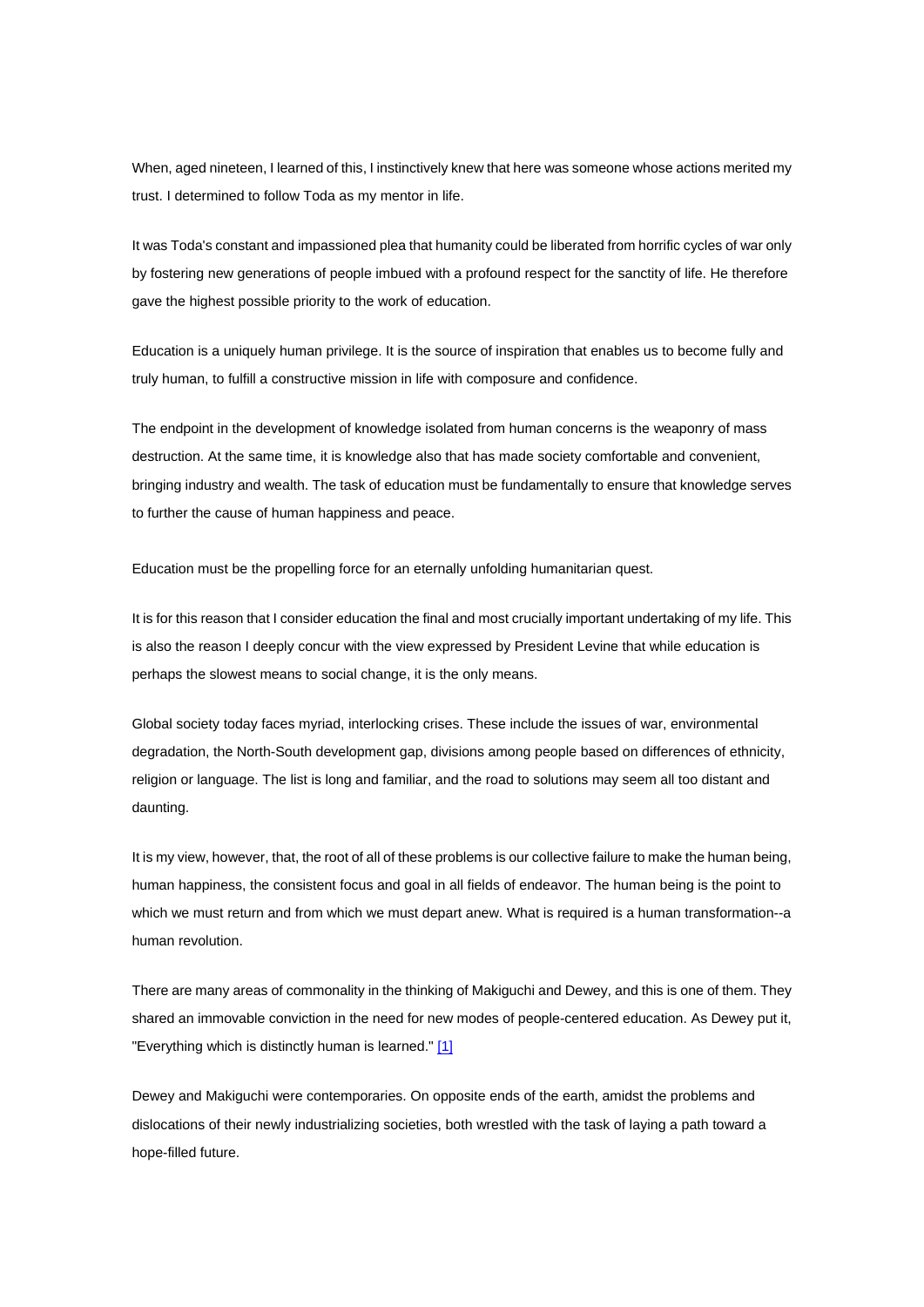Greatly influenced by the views of Dewey, Makiguchi asserted that the purpose of education must be the lifelong happiness of learners.

He further believed that true happiness is to be found in a life of valuecreation. Put simply, value-creation is the capacity to find meaning, to enhance one's own existence and contribute to the well-being of others, under any circumstance. Makiguchi's philosophy of value-creation grew from the insights into the inner workings of life his study of Buddhism afforded him.

Both Dewey and Makiguchi looked beyond the limits of the nation-state to new horizons of human community. Both, it could be said, had a vision of global citizenship, of people capable of value-creation on a global scale.

What then, are the conditions for global citizenship?

Over the past several decades, I have been privileged to meet and converse with many people from all walks of life, and I have given the matter some thought. Certainly, global citizenship is not determined merely by the number of languages one speaks, or the number of countries to which one has traveled.

I have many friends who could be considered quite ordinary citizens, but who possess an inner nobility; who have never traveled beyond their native place, yet who are genuinely concerned for the peace and prosperity of the world.

I think I can state with confidence that the following are essential elements of global citizenship.

- The **wisdom** to perceive the interconnectedness of all life and living.
- The **courage** not to fear or deny difference; but to respect and strive to understand people of different cultures, and to grow from encounters with them.
- The **compassion** to maintain an imaginative empathy that reaches beyond one's immediate surroundings and extends to those suffering in distant places.

The all-encompassing interrelatedness that forms the core of the Buddhist worldview can provide a basis, I feel, for the concrete realization of these qualities of wisdom, courage and compassion.

The following parable from the Buddhist canon provides a beautiful visual metaphor for the interdependence and interpenetration of all phenomena.

Suspended above the palace of Indra, the Buddhist god who symbolizes the natural forces that protect and nurture fife, is an enormous net. A brilliant jewel is attached to each of the knots of the net. Each jewel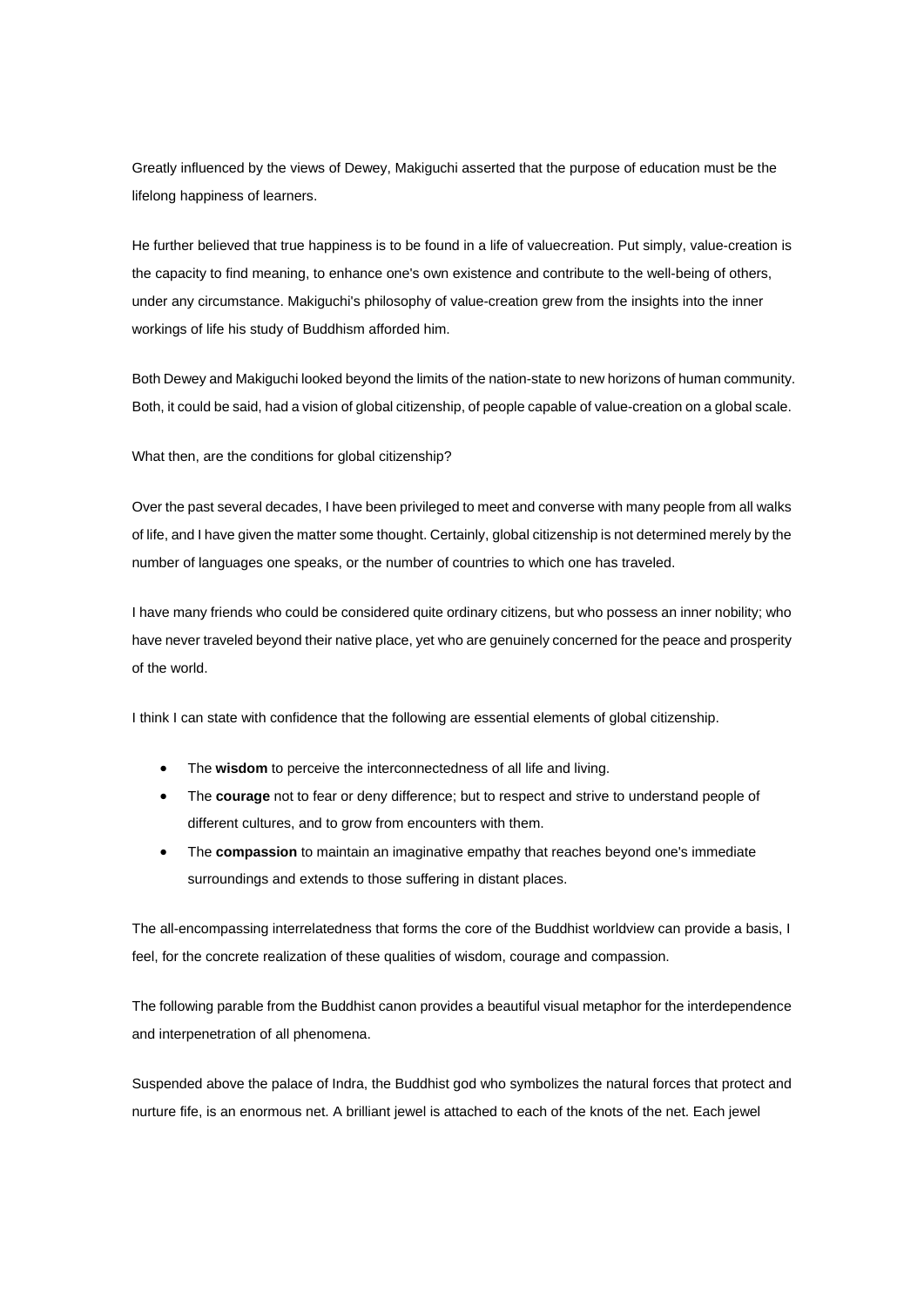contains and reflects the image of all the other jewels in the net, which sparkles in the magnificence of its totality.

When we learn to recognize what Thoreau refers to as "the infinite extent of our relations," [\[2\]](http://www.sgi.org/english/President/speeches/thoughts.htm#2) we can trace the strands of mutually supportive life, and discover there the glittering jewels of our global neighbors. Buddhism seeks to cultivate wisdom grounded in this kind of empathetic resonance with all forms of life.

In the Buddhist view, wisdom and compassion are intimately linked and mutually reinforcing.

Compassion in Buddhism does not involve the forcible suppression of our natural emotions, our likes and dislikes. Rather, it is to realize that even those we dislike have qualities that can contribute to our lives, and can afford us opportunity to grow in our own humanity.

Further, it is the compassionate desire to find ways of contributing to the well-being of others that gives rise to limitless wisdom.

Buddhism teaches that both good and evil are potentialities that exist in all people. Compassion consists in the sustained and courageous effort to seek out the good in any person, whoever they may be, however they may behave. It means striving, through sustained engagement, to cultivate the positive qualities in oneself and in others.

Engagement, however, requires courage. There are all too many cases in which compassion, owing to a lack of courage, remains mere sentiment.

Buddhism calls a person who embodies these qualities of wisdom, courage and compassion, who strives without cease for the happiness of others, a bodhisattva.

In this sense, it could be said that the bodhisattva provides an ancient precedent and modern exemplar of the global citizen.

The Buddhist canon also includes the story of a contemporary of Shakyamuni, a woman by the name of Srimala, who dedicated herself to education, teaching others that the practice of the bodhisattva consists in encouraging, with maternal care, the ultimate potential for good within all people.

Her vow is recorded thus: "If I see lonely people, people who have been jailed unjustly and have lost their freedom, people who are suffering from illness, disaster or poverty, I will not abandon them. I will bring them spiritual and material comfort." [\[3\]](http://www.sgi.org/english/President/speeches/thoughts.htm#3)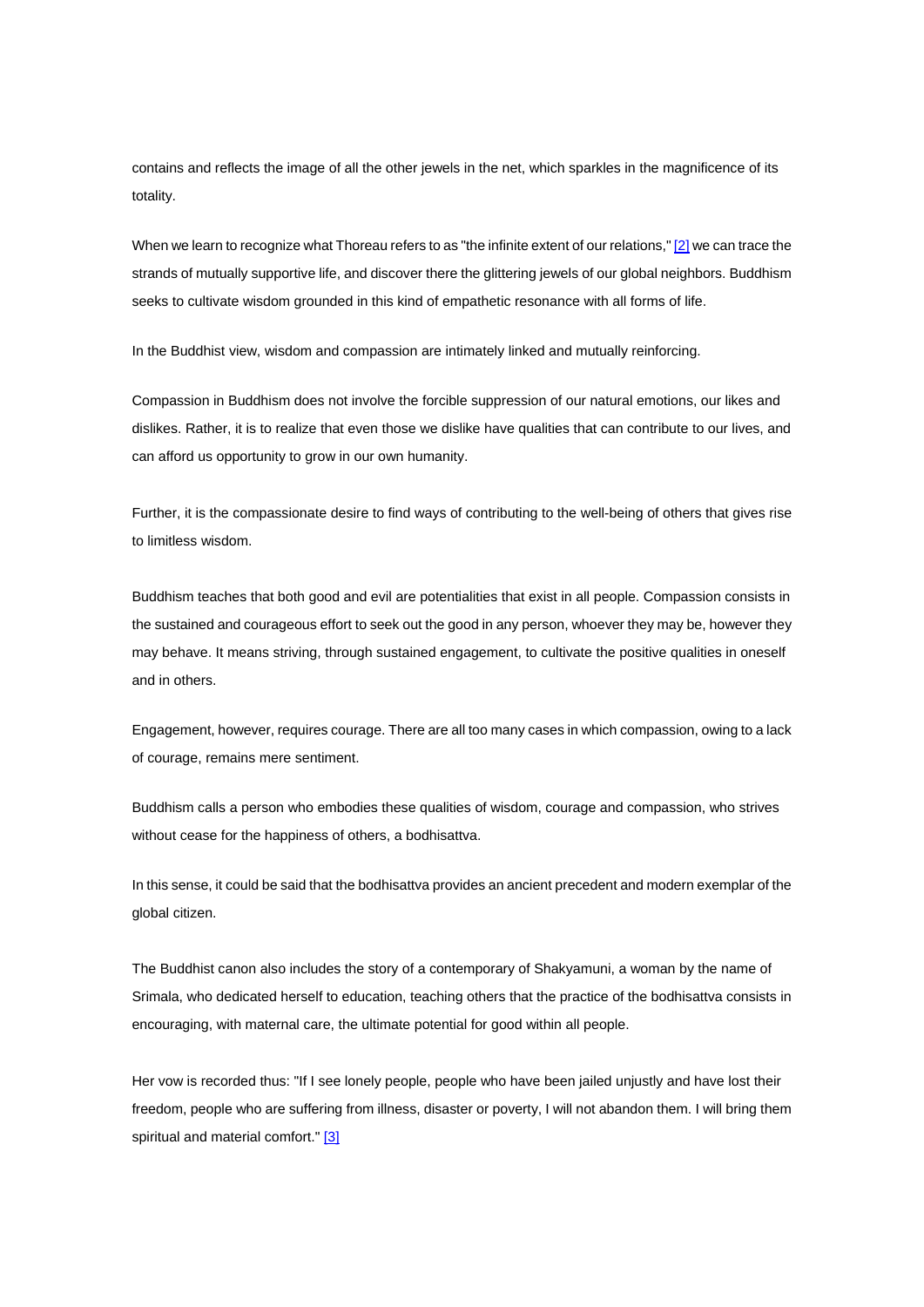In concrete terms, her practice consisted in the following:

- Encouraging others by addressing them with kindness and concern, through dialogue (Skt. *priyavacana).*
- Giving alms, or providing people with the things they require (Skt. *dana).*
- Taking action on behalf of others (Skt. *artha-carya).*
- Joining with others, and working together with them (Skt. *samanartha).*

Through these efforts she sought to realize her goal of bringing forth the positive aspects of those she encountered.

The practice of the bodhisattva is supported by a profound faith in the inherent goodness of people.

Knowledge must be directed to the task of unleashing this creative, positive potential. This purposefulness can be likened to the skill that enables one to make use of the precision instruments of an airplane to reach a destination safely and without incident.

For this reason, the insight to perceive the evil that causes destruction and divisiveness, and that is equally part of human nature, is also necessary. The bodhisattva's practice is an unshrinking confrontation with what Buddhism calls the fundamental darkness of life. [\[4\]](http://www.sgi.org/english/President/speeches/thoughts.htm#4)

"Goodness" can be defined as that which moves us in the direction of harmonious coexistence, empathy and solidarity with others. The nature of evil, on the other hand, is to divide: people from people, humanity from the rest of nature.

The pathology of divisiveness drives people to an unreasoning attachment to difference and blinds us to human commonalities. This is not limited to individuals, but constitutes the deep psychology of collective egoism, which takes its most destructive form in virulent strains of ethnocentrism and nationalism.

The struggle to rise above such egoism, and live in larger and more contributive realms of selfhood, constitutes the core of the bodhisattva's practice. Education is, or should be, based on the same altruistic spirit as the bodhisattva.

The proud mission of those who have been able to receive education must be to serve, in seen and unseen ways, the lives of those who have not had this opportunity. At times, education may become a matter of titles and degrees, and the status and authority these confer. I am convinced, however, that education should be a vehicle to develop in one's character the noble spirit to embrace and augment the lives of others.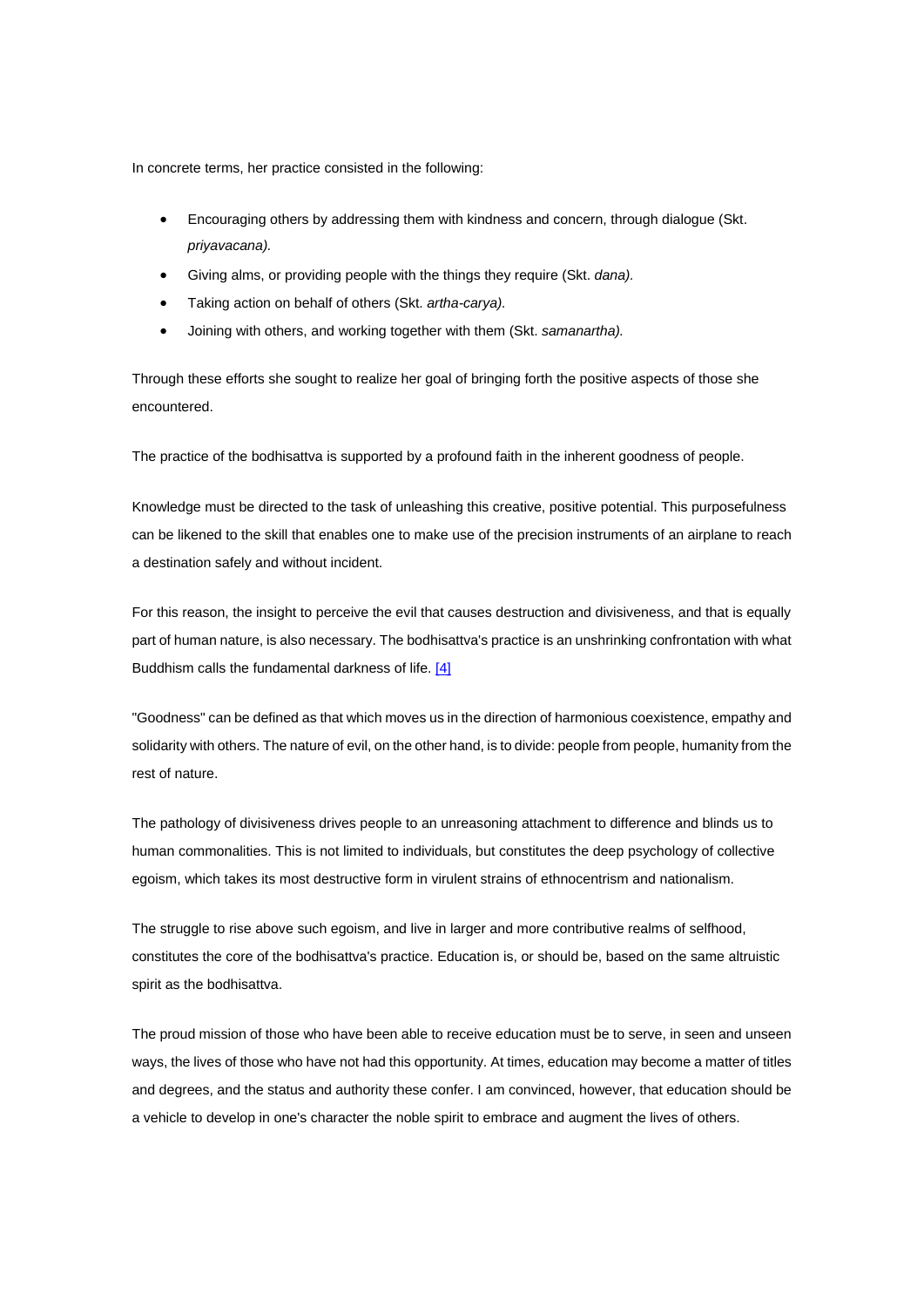Education should provide in this way the momentum to win over one's own weaknesses, to thrive in the midst of society's sometimes stringent realities, and to generate new victories for the human future.

The work of fostering global citizens, laying the conceptual and ethical foundations of global citizenship, concerns us all. It is a vital project in which we all are participants and for which we all share responsibility. To be meaningful, education for global citizenship should be undertaken as an integral part of daily life in our local communities.

Like Dewey, Makiguchi focused on the local community as the place where global citizens are fostered. In his 1903 work, *The Geography of Human Life,* which is considered a pioneering work in social ecology, Makiguchi stressed the importance of the community as the site of learning.

Elsewhere Makiguchi wrote: "The community, in short, is the world in miniature. If we encourage children to observe directly the complex relations between people and the land, between nature and society, they will grasp the realities of their homes, their school, the town, village or city, and will be able to understand the wider world. " [\[5\]](http://www.sgi.org/english/President/speeches/thoughts.htm#5)

This is consonant with Dewey's observation that those who have not had the kinds of experience that deepen understanding of neighborhood and neighbors will be unable to maintain regard for people of distant lands. [\[6\]](http://www.sgi.org/english/President/speeches/thoughts.htm#6)

Our daily lives are filled with opportunities to develop ourselves and those around us. Each of our interactions with others--dialogue, exchange and participation--is an invaluable chance to create value. We learn from people and it is for this reason that the humanity of the teacher represents the core of the educational experience.

Makiguchi argued that humanistic education, education that guides the process of character formation, is a transcendent skill that might best be termed an art.

Makiguchi's initial experience as a teacher was in a remote, rural region of Japan, where he taught in the Japanese equivalent of a one-room schoolhouse. The children were poor, the manners they brought from their impoverished homes rough.

Makiguchi, however, was insistent: "They are all equally students. From the viewpoint of education, what difference could there be between them and other students? Even though they may be covered with dust or dirt, the brilliant fight of life shines from their soiled clothes. Why does no one try to see this? The teacher is all that stands between them and the cruel discrimination of society." [\[7\]](http://www.sgi.org/english/President/speeches/thoughts.htm#7)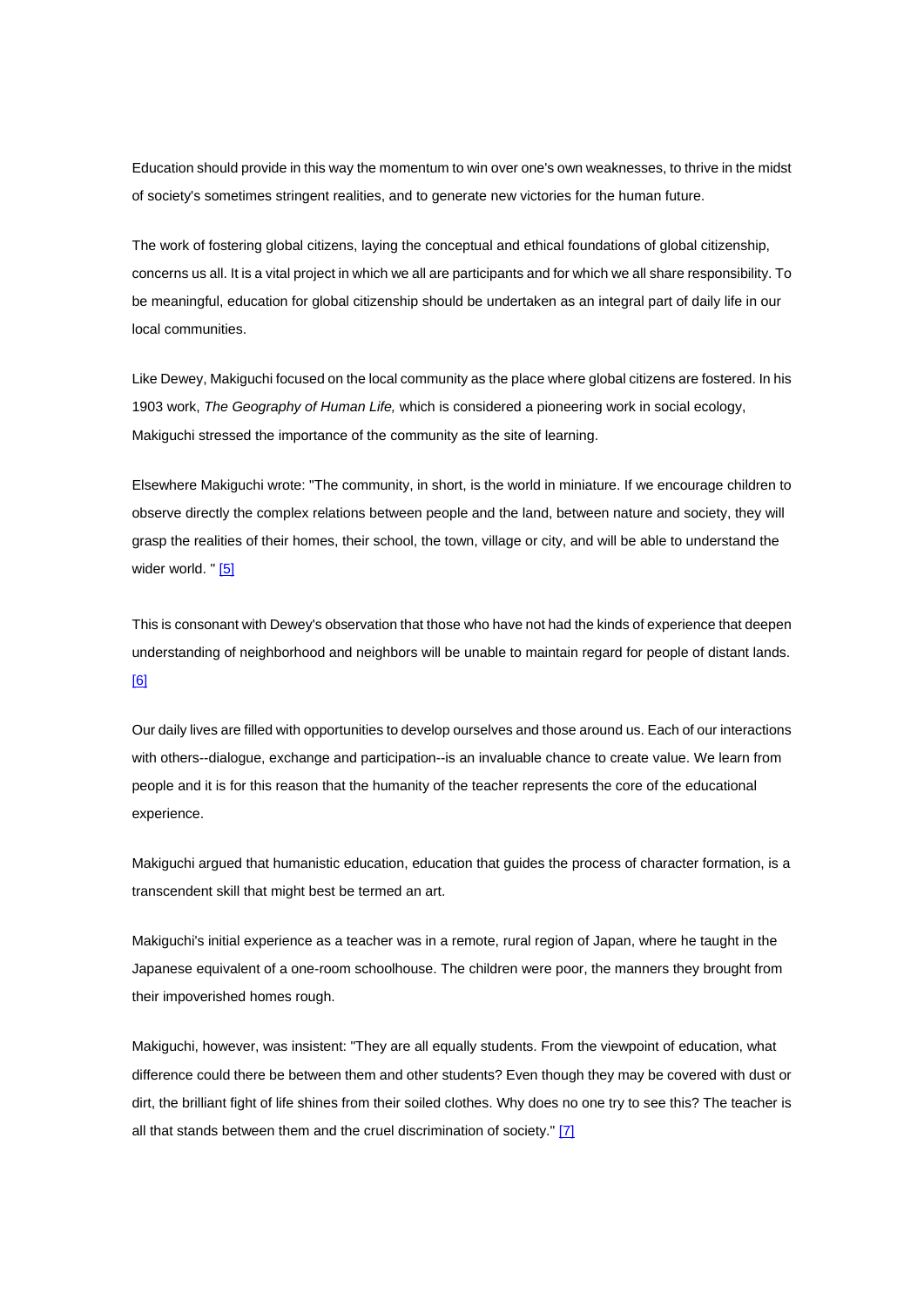The teacher is the most important element of the educational environment. This creed of Makiguchi's is the unchanging spirit of Soka Education.

Elsewhere, he writes: "Teachers should come down from the throne where they are ensconced as the object of veneration to become public servants who offer guidance to those who seek to ascend to the throne of learning. They should not be masters who offer themselves as paragons, but partners in the discovery of new models." [\[8\]](http://www.sgi.org/english/President/speeches/thoughts.htm#8)

It is my abiding conviction that it is the teacher dedicated to serving students, and not the inanimate facility, that makes a school.

I recently heard an educator offer this view: Students' lives are not changed by lectures, but by people. For this reason, interactions between students and teachers are of the greatest importance.

In my own case, most of my education was under the tutelage of my mentor in life, Josei Toda. For some ten years, every day before work, he would teach me a curriculum of history, literature, philosophy, economics, science and organization theory. On Sundays, our one-on-one sessions started in the morning and continued all day. He was constantly questioning me--interrogating might be a better word--about my reading.

Most of all, however, I learned from his example. The burning commitment to peace that remained unshaken throughout his imprisonment was something he carried with him his entire life. It was from this, and from the profound compassion that characterized each of his interactions, that I most learned. Ninety-eight percent of what I am today I learned from him.

The Soka, or value-creating, education system was founded out of a desire that future generations should have the opportunity to experience this same kind of humanistic education. It is my greatest hope that the graduates of the Soka schools will become global citizens who can author a new history for humankind.

The actions of such citizens will not be effective unless coordinated, and in this regard we cannot ignore the important potential of the United Nations system.

We have reached the stage where the UN can serve as a center, not only for "harmonizing the actions of nations," [\[9\]](http://www.sgi.org/english/President/speeches/thoughts.htm#9) but also for the creation of value through education of global citizens who can create a world of peace. While states and national interests have dominated debate at the world organization to date, increasingly, the energy of "We the peoples..." has been making itself felt, particularly through the activities of nongovernmental organizations (NGOs).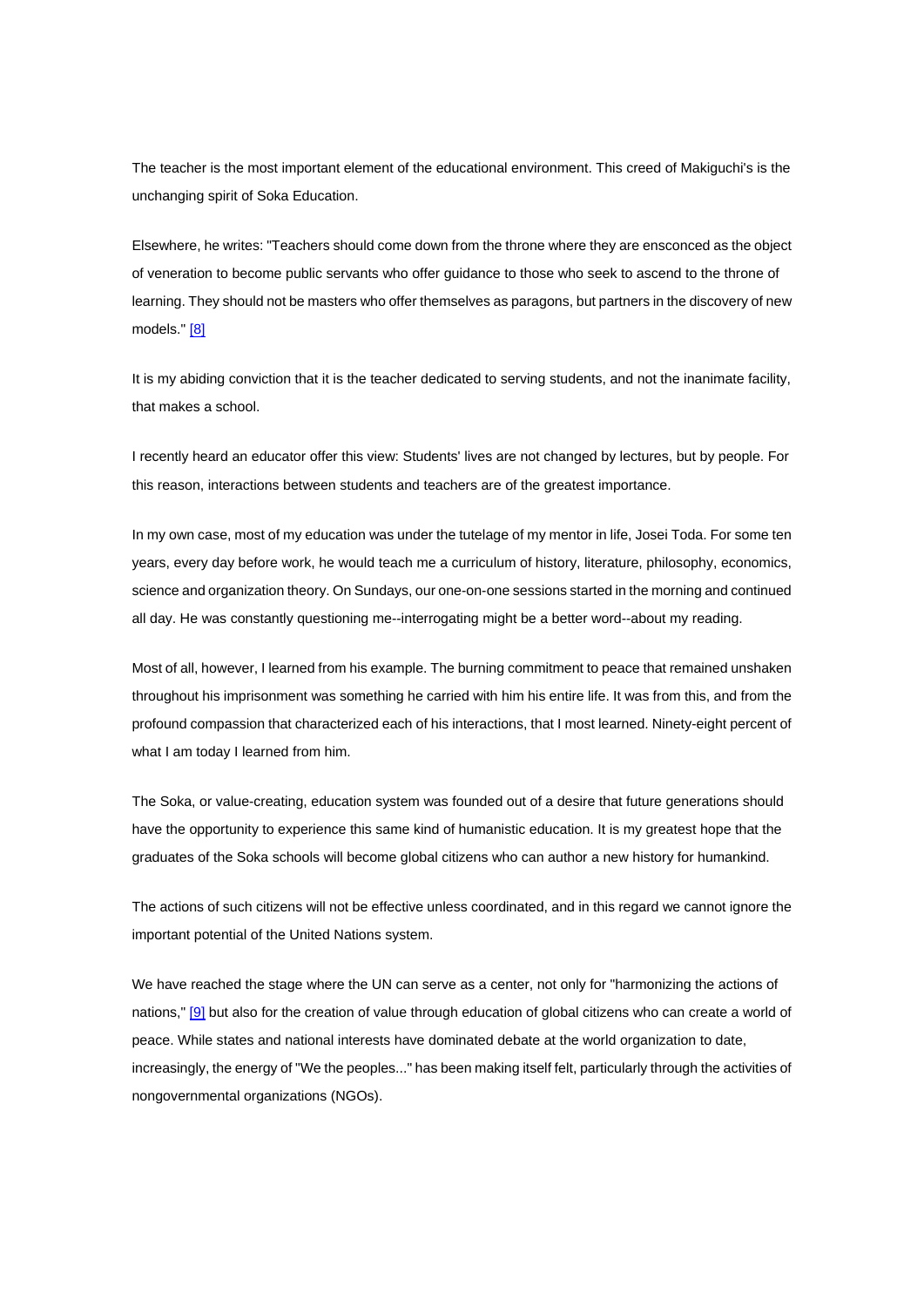In recent years, global discourse on such critical issues as the environment, human rights, indigenous peoples, women and population has been held under UN auspices. With the participation of both governmental and nongovernmental representatives, conferences on world issues have furthered the process of shaping the kind of global ethic that must undergird global citizenship.

In coordination with ongoing efforts of the United Nations in this direction, I would hope to see these issues incorporated as integral elements of education at all levels. For example:

- **Peace education,** in which young people learn the cruelty and folly of war, to root the practice of nonviolence in human society.
- **Environmental education,** to study current ecological realities and means of protecting the environment.
- **Developmental education,** to focus attention on issues of poverty and global justice.
- **Human rights education,** to awaken an awareness of human equality and dignity.

It has long been my belief that education must never be subservient to political interests. To this end, I feel that education should be accorded a status within public affairs equivalent even to that of the legislative, executive or judicial branches of government. This proposal grows out of the experiences of my predecessors, the first and second presidents of the Soka Gakkai, who fought consistently against political control of education.

In the coming years, I would hope that we could see the realization of a world summit, not of politicians, but of educators. This is because nothing is of greater importance to the human future than the transnational solidarity of educators.

Toward that end, we are determined to continue our efforts to promote educational exchange among young people, following the example of Teachers College, which I understand at present has a student body drawn from some eighty countries.

As Makiguchi stated, "Educational efforts built on a clear understanding and with a defined sense of purpose have the power to overcome the contradictions and doubts that plague humankind, and to bring about an eternal victory for humanity." [\[10\]](http://www.sgi.org/english/President/speeches/thoughts.htm#10)

I would like to pledge my fullest efforts to working, together with my distinguished friends and colleagues gathered here today, toward fostering the kind of global citizens who alone can produce this "eternal victory of humanity."